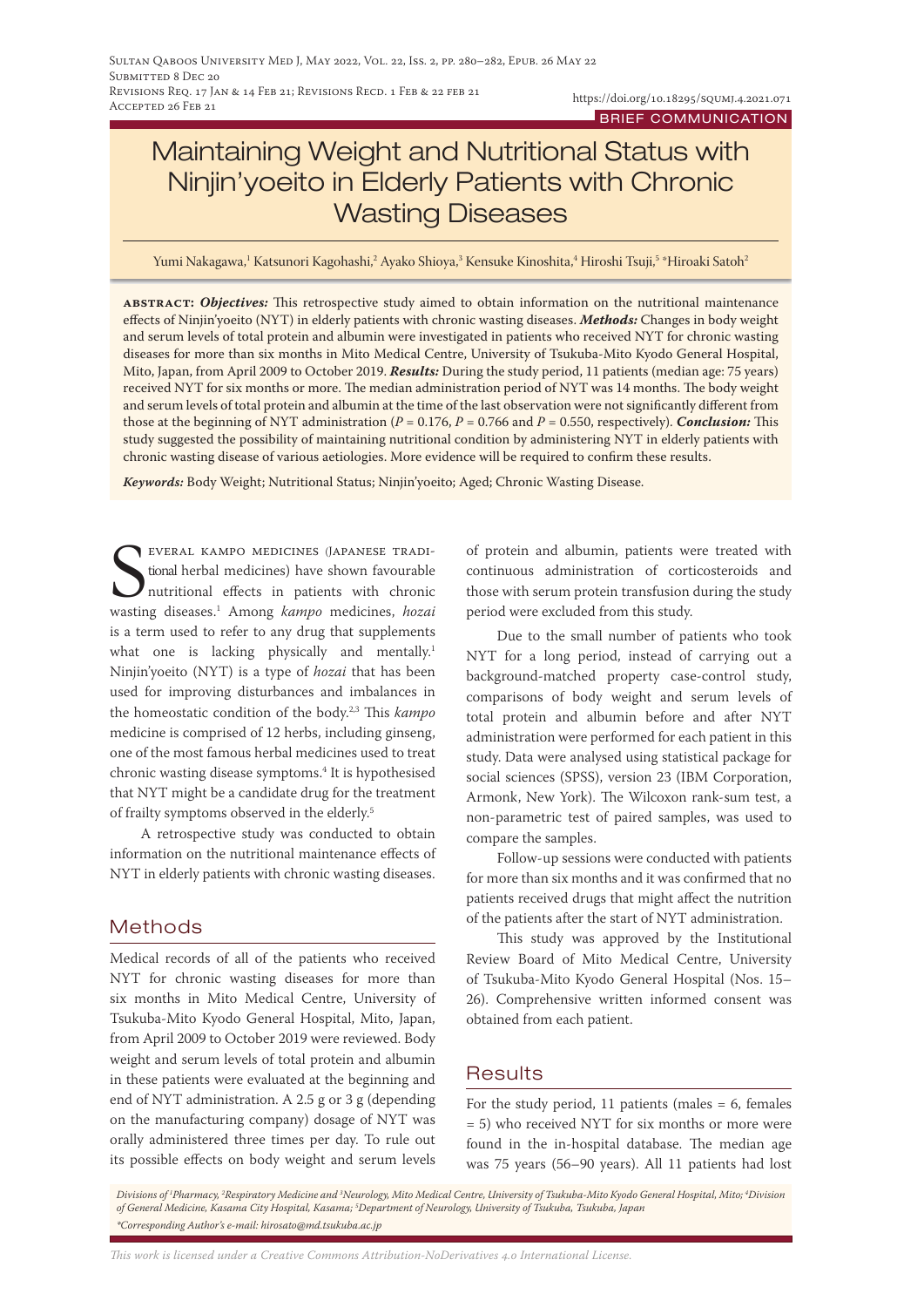their appetite and eight of them had general fatigue. The sample's underlying chronic diseases were as follows: four patients had respiratory diseases (two patients with chronic obstructive pulmonary disease, one with nontuberculous mycobacteriosis and one with combined pulmonary fibrosis and emphysema), four had neurological diseases (two patients with Parkinson's disease and two with polyneuropathy) and three had digestive diseases (two patients with chronic gastritis and one with gastric ulcer). The median administration period of NYT was 14 months (8–61 months). The participants' body weight at the last observation (median: 47.9 kg, range: 43.5–70.0 kg) was not significantly different from their body weight at the start of administration (median: 48 kg, range: 42.7–70.0 kg;  $P = 0.176$ ). Moreover, there was no statistically significant difference in serum total protein level (median: 7.0 g/dL, range: 5.7–8.2 g/dL versus median: 6.9 g/dL, range: 5.8–7.9 g/dL; *P* = 0.766). Their serum albumin level at the last observation (median: 3.9 g/dL, range: 2.8–4.6 g/dL) was not lower than that at the start of administration (median: 3.9 g/ dL, range:  $2.4-4.6$  g/dL;  $P = 0.550$ ). Among the male patients, changes in body weight and serum levels of total protein and albumin between the start and end of NYT administration were not statistically significant  $(P = 0.276)$ . There were no changes in these three indicators between the two measurements in time (*P* = 0.285) among the female patients either.

#### Discussion

Since the 18<sup>th</sup> century, NYT has been prescribed in Japan according to the original text (Wazaikyokuho, Héjì Júfāng in Chinese: a collection of prescriptions for medicines published in China in the  $12<sup>th</sup>$  century) without any changes.6 NYT is made up of a combination of several crude herbal medicines: *rehmannia glutinosa* root, Japanese *angelica* root, *atractylodes lancea*, *poria sclerotium*, ginseng, cinnamon bark, *polygala* root, peony root, *citrus unshiu* peel, *astragalus* root, *glycyrrhiza* and *schisandra* fruit.6 Of these herbal medicines, ginseng is one of the most famous herbal medicines and has been administered to patients with chronic wasting diseases.4 NYT has been reported to be effective in treating anorexia in elderly individuals and fatigue in patients with cancer in various organs.<sup>2,5</sup> The effects of NYT on frailty, cachexia and sarcopenia in patients with malignant and non-malignant diseases have been studied.<sup>2,5</sup> However, in English literature, only a few studies have reported the long-term effects of this *kampo* medicine on body weight gain

in patients with various chronic wasting diseases.<sup>2,5</sup> Given this background, this study sought to examine the effects of NYT on the maintenance of body weight and nutritional status in elderly patients with chronic wasting diseases.

Recently, Suzuki *et al*. conducted a postmarketing survey among elderly patients to evaluate the safety and effectiveness of NYT.<sup>5</sup> In this survey, the safety and effectiveness of NYT in 808 elderly patients were evaluated. The median age was 78 years and body weights at both baseline and week 24 were analysed in 275 (34.0%) of 808 patients. It was reported that the mean body weight in these 275 patients increased significantly from  $49.4 \pm 9.0$  kg at baseline to 50.0  $\pm$  9.0 kg at week 24 (*P* <0.01). There was a significant difference in women ( $P < 0.01$ ), but not in men. Although body weight increased by 0.6 kg on average, the increment did not apply to all the 808 patients, and body weight was analysed using a paired t-test, which is not a non-parametric test. In addition, serum levels of total protein and albumin were not evaluated in that study.<sup>5</sup> It was interesting that the mean or median body weight was around 50 kg in the post-marketing survey as well as in the current study. The differences in changes of body weight in the postmarketing survey and this study could be attributed to the difference in background diseases and the method considered for statistical analysis .

A characteristic of the *kampo* medicinal approach is to deal with anorexia due to different pathologies in an integrated manner, rather than by engaging in comparative analysis using more Western medical means. Therefore, it would be meaningful to disseminate the information on the treatment results for patients who wish to be treated with herbal medicine.

Although this is a small-sized study without a comparative group and could not be comprehensive enough to draw generalisable conclusions, the information obtained from this study could help future researchers explore the role of NYT in treatments as an alternative to otherwise mainstream Western avenues.

#### Conclusion

The results obtained in this study suggested the possibility of maintaining nutritional condition by administration of NYT in elderly patients with chronic wasting disease of various aetiologies. As there was no control group in this study, future studies should include a control group to enable a solid conclusion to be drawn.